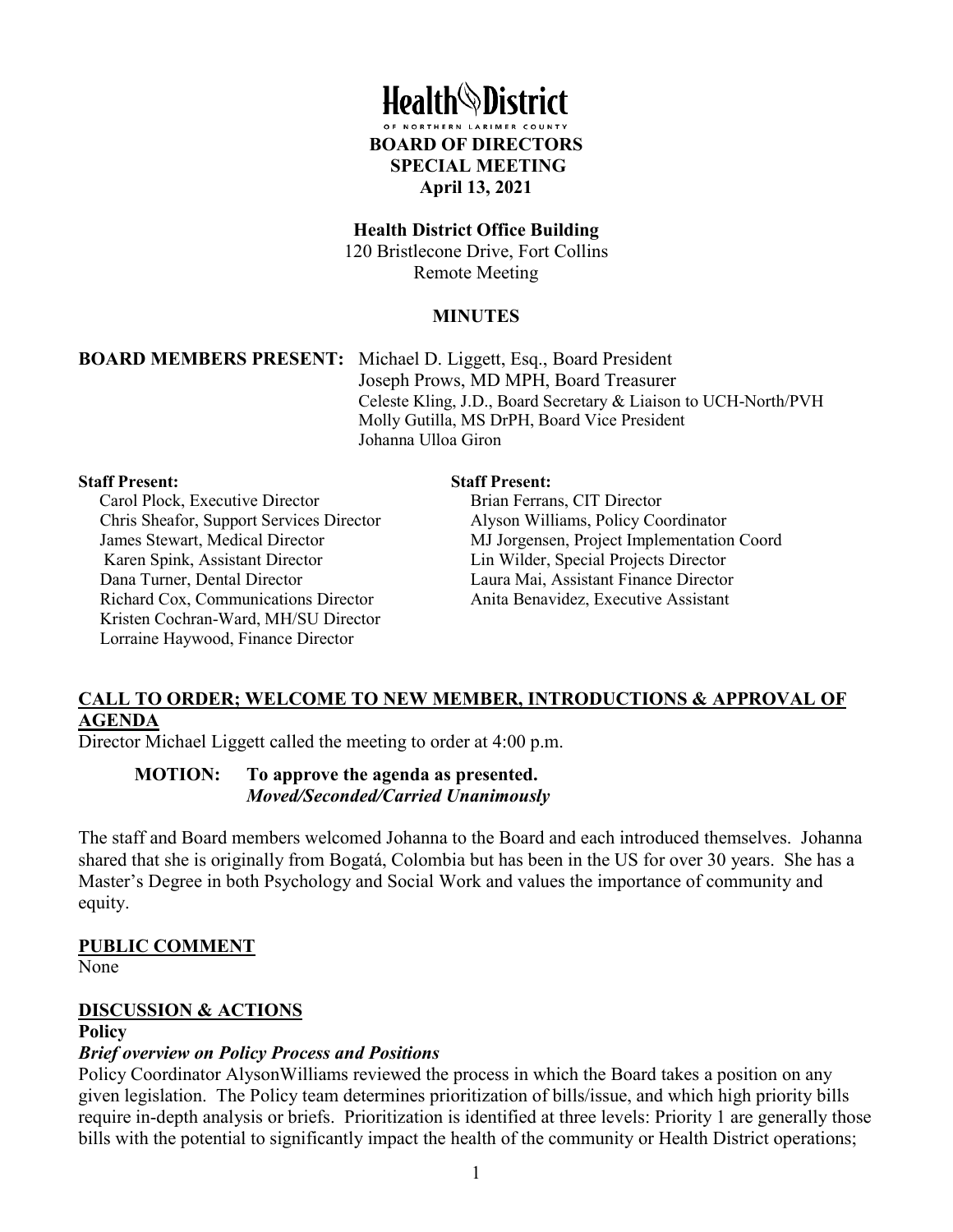priority 2 bills have potential impact but less significant; and priority 3 bills are of interest. Analyses or briefs are presented to the Board, and the Board may or may not choose to take a position on the bill. If the Board elects to take a position, it may fall into the following categories: Strongly Support, Support, Oppose, Strongly Oppose, Neutral. For positions other than neutral, policy staff communicates the Board position to relevant policymakers and legislators; for 'strong' positions, staff may send to more legislators or take more action, such as testifying.

So far, legislators have been in session for 60 days, with 546 bills introduced, 82 bills killed or lost, 35 signed, and the Board has taken a position on 14 issues thus far. The general assembly may go through June 15, but the hope is to be done by Memorial Day.

#### *State Legislative Proposals* **State Budget:**

SB21-205: 2021-22 Long Appropriations Bill (the Budget) will be heard in the House tomorrow. The total state budget is \$34.1B, an 11% increase from the prior year, \$13.1B of which is the General Fund. It places \$1.7B into reserves – the largest amount for a couple of decades, and earmarks \$800M for recovery from COVID & its economic distress. \$21M in new funding is slated for public health funding, both state and local.

Thus far 28 amendments have been offered with nine passing in the Senate. Budget issues of special interest to the Health District including continuation of the Senior Dental Program, and restoration of the Adult Dental Medical benefits cap to \$1,500/year. Programs included in the Colorado stimulus funds: (1) Small Business grants and sales tax relief; (2) Infrastructure "shovel-ready" projects including clean energy, main street revitalization and state park access; (3) Workforce including educator licensure, SNAP employment & training, training for re-entry from incarceration, etc.; (4) Rural dollars for wildlife, water plan, and rural economic development, drought response, local agriculture, etc.; and (5) Family support including school tutoring, mental health screenings in school, funding for the mental health hotline, etc.

# **SB21-199: Remove Barriers to Certain Public Opportunities**

This bill removes the requirement to verify lawful presence for state or local public benefits. It repeals the prohibition for state agencies or political subdivision from entering into or renewing a public contract with a contractor who knowingly employs or contracts persons who are undocumented. It also repeals current law requiring state agencies and local governments to use secure and verifiable documents when providing services or issuing official documents. Action on the bill was laid-over to include amendments. It will likely have no impact on Federal regulations for immigration law.

#### **MOTION: To strongly support SB21-199: Remove Barriers to Certain Public Opportunities** *Moved/Seconded/Carried Unanimously*

# **HB21-1150: Create the Colorado Office of New Americans.**

This bill creates the Colorado Office of New Americans (ONA). The ONA serves as the point of contact for immigrant-serving state agencies, private sector organizations, and the public about immigrant issues in Colorado. As its main priority, the ONA is required to implement a statewide strategy to facilitate economic stability and promote successful economic, social, linguistic, and cultural integration by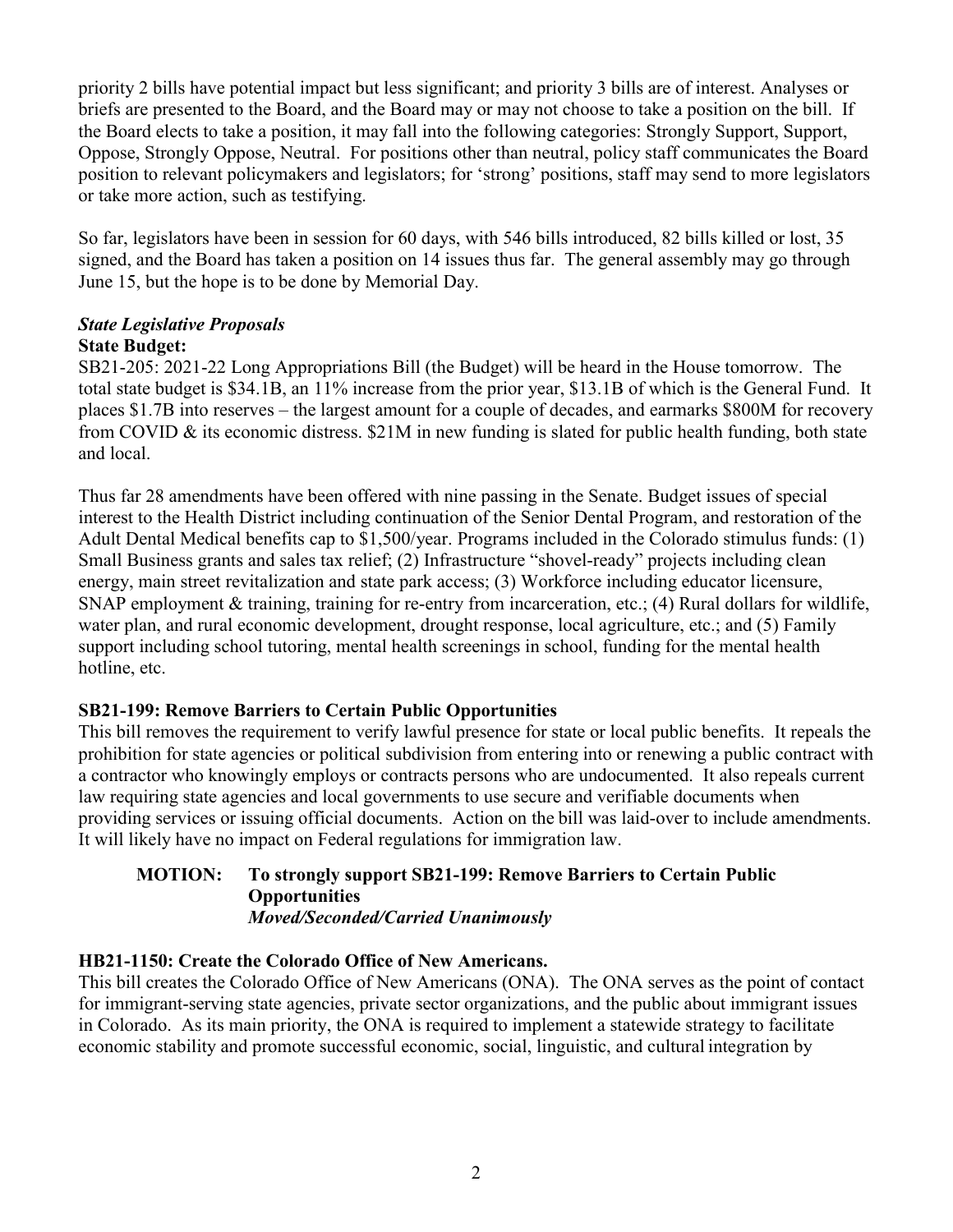investing in the success of immigrants in Colorado. Financing is primarily driven through gifts and grants but the bill has been set aside for appropriation. Board members expressed their desire for financing to be included in the Long Bill. There was significant discussion about use of the words "linguistic and cultural integration" and the need to ensure that "integration" does not become assimilation, resulting in the loss of an individual's heritage.

**MOTION: To support HB21-1150: Create the Colorado Office of New Americans, while encouraging clarification around "linguistic and cultural integration," in order that it not become a mechanism that would cause the loss of an individual's heritage.** *Moved/Seconded/Carried Unanimously* 

## **HB21-1232: Standardized Health Benefit Plan Colorado Option.**

The Colorado Health Insurance Option was a two-phased approach aimed at addressing the affordability of health insurance in Colorado. Phase One included the creation of a standardized insurance plan by the Division of Insurance (DOI) for carriers to offer in areas where they currently offer plans in both the individual and small group markets. It encouraged insurance carriers to work with other groups of the health care industry (i.e. hospitals, prescription drug manufacturers, providers) to reduce their insurance premiums by 6% each year over three years. Originally, if the cost reduction targets are not met, Phase Two would be triggered, and the State of Colorado would offer the standardized plan on individual and small group markets through the newly established Colorado Option Authority, a quasi-governmental entity.

In a major 'strike-below' amendment, the language that looks has the DOI create a Standardized Plan, and requires that carriers offer it, reducing premium rates by 6% over the next three years. Insurance carriers would have to work with hospitals and providers to cut costs. If carriers can't get adequate networks, there is a provision that allows the Commissioner to compel participation. While the board was conceptually in favor of a standardized plan and reduction in costs, they were concerned about what and who it might impact, and potential unintended consequences.

# **MOTION: To take a Neutral/Monitoring position on HB21-1232: Standardized Health Benefit Plan Colorado Option**  *Moved/Seconded/Carried Unanimously*

# **Update on SB21-085: Actuarial Review Health Insurance Mandate Legislation.**

Concerning actuarial reviews of proposed legislation that may impose a new health benefit mandate on health benefit plans. In a prior review of the bill, the board recommended several amendments. Some have been made, including exclusion of public programs, doing actuarial reviews if a benefit is being cut/ reduced (not just added), and a greater focus on health equity. Another amendment that the board supported was not amended: a mandate that results in a premium impact of less than 1% would be deemed negligible and not performed. There was significant discussion; the board appreciates the intent of the bill but is concerned that the budget would not result in comprehensive analyses, and it would be very difficult to provide timely and meaningful data.

## **MOTION: To take a position of mild opposition on SB21-085: Actuarial Review Health Insurance Mandate Legislation. Moved/Seconded/Carried Unanimously**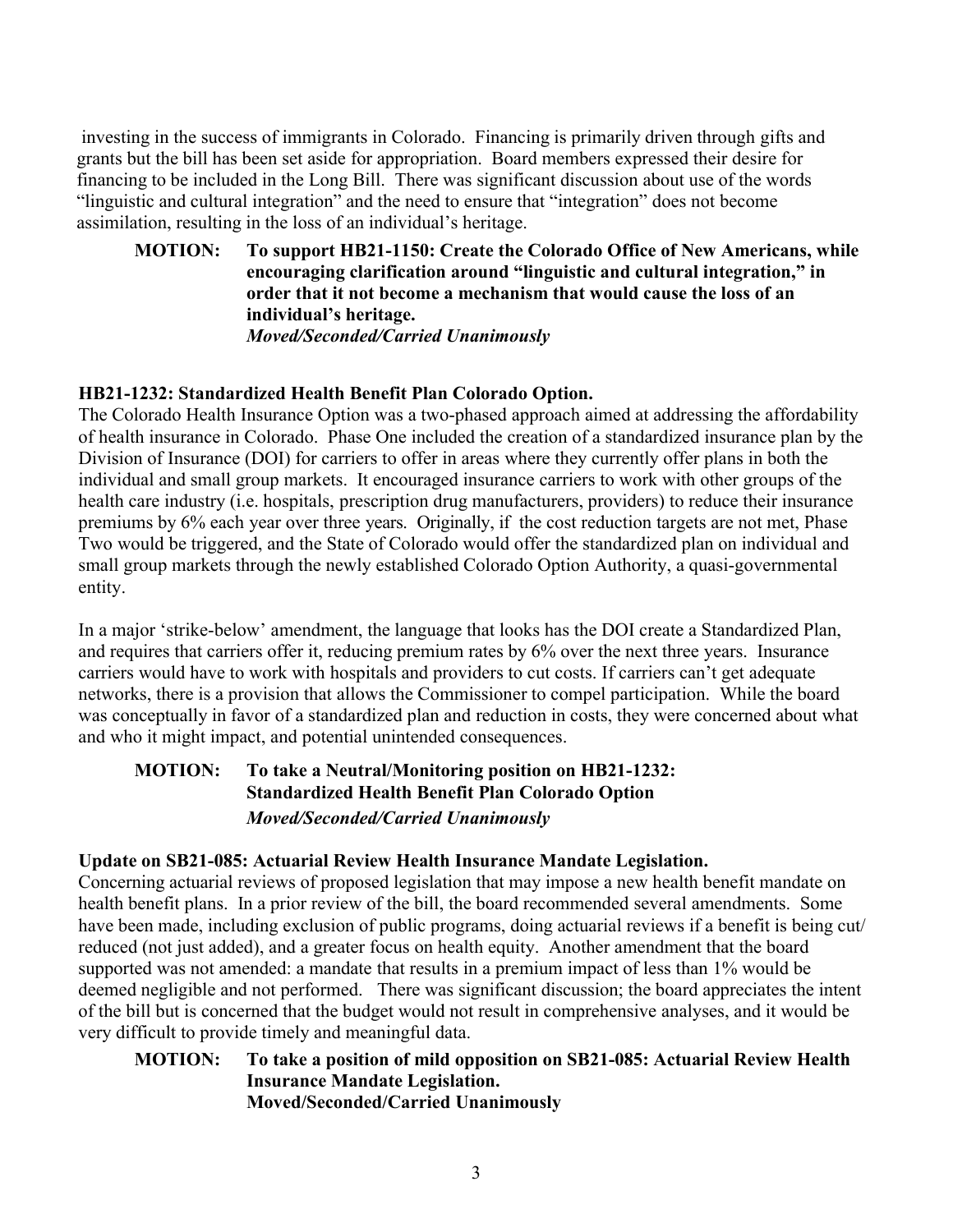# **HB21-1198: Health Care Billing Requirements for Indigent Patients.**

The bill requires hospitals to screen uninsured patients for health coverage options and potential financial assistance for which they may be eligible. Each hospital must use a uniform application developed by the Department of Health Care Policy and Financing (HCPF) when screening a patient. It also limits the amount that low-income patients pay for certain health services by tying what they owe to an established rate while also limiting the size of payments charged on a monthly basis. In addition, it prohibits hospitals from sending a patient to collections unless they have screened the patient for coverage and assistance, offered a fair payment plan, and provided information regarding patient rights. Amendments that are anticipated to be added include what rate to be used when Medicare doesn't have a rate to use, and the removal of providing a payment plan that doesn't exceed 5% of income for patients who are nonqualifying. Other potential amendments include its application to only hospitals and free standing emergency department; incorporating provider protections in the case of patients deliberately misreporting their income, and removing the provision regarding cancellation of debt after 36 months.

# **MOTION: To support HB21-1198: Health Care Billing Requirements for Indigent Patients, with the amendments listed above.**

## *Moved/Seconded/Carried Unanimously*

# **DISCUSSION Brief Status Update, COVID and the Health District** *COVID and the Health District*

Executive Director Carol Plock provided an update on COVID-19 in Larimer County. The 7-day case rate has more than doubled over the past three weeks, with a positivity rate of 7.5% and hospitalizations on the rise. If it continues we could move back to Orange on the COVID dial. Larimer County has seen an increase in cases of the UK variant with 130 cases. Both the UK and California variants are spreading. We are seeing rising cases and higher positivity among children less than 10 and those 11-17 years of age. Larimer County remains a region of concern in the state and in an elevated state of case growth.

On the vaccine front, Larimer County has administered more than 233,000 doses, with 90,000 being fully vaccinated. Thirty percent of residents have gotten at least one dose. Larimer County's goal is to have 65% of those ages 16+ vaccinated with at least one dose by May 6. FEMA set up a mass vaccination site at The Ranch. They will be open Monday through Saturday, 10:00 am – 6:00 pm. A complication is the FDA/CDC/CDPHE recommendation to pause the J&J vaccines, as they review six cases of reported blood clots (out of 7M doses).

There are a number of equity clinics planned for this week. Our team had a successful pop-up clinic in Red Feather Lakes, vaccinating 161 very grateful residents. They also did a two-day pop-up clinic at the Cultural Enrichment Center, vaccinating just a bit under 200. The Health District team is poised to work with congregate shelters, beginning tomorrow, with two clinics at the Murphy Center, one at the Blue Spruce shelter, and one at Catholic Charities. Then on Sunday, they will run a clinic at Holy Family church, where there has been great response from the congregation. A mass vaccination site is scheduled at the Holiday Twin drive-in on April 25.

Regarding the Isolation, Recovery, and Quarantine (IRQ) site, three weeks passed without a guest but we now have two guests, one from county corrections and the other from the Blue Spruce shelter.

# **PUBLIC COMMENT (2<sup>nd</sup> opportunity)**

None